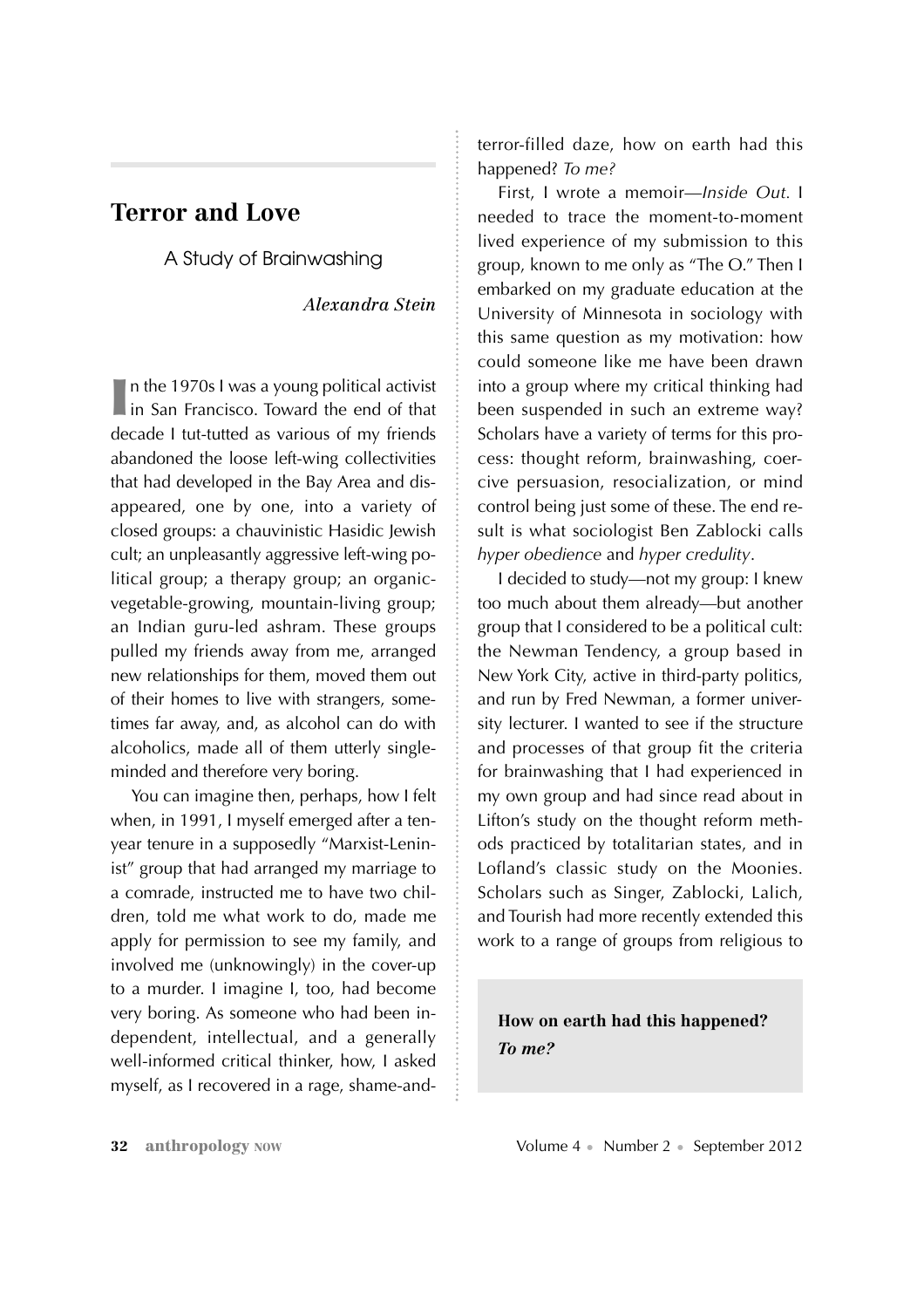New Age and from human potential to political groups on both right and left. I was interested in how the particular structures and processes of such groups affect the thought processes of their members. Had they experienced the same shutting off of critical thinking that I had? How had this happened? I suspected it was to do with a form of chronic trauma and fear under which people isolated in such systems live. Was this in fact the case?

The late Fred Newman (he died last year at the age of 76), a charismatic and authoritarian figure, founded the Newman Tendency in New York City 40 years ago. It was then called the If . . . Then Collective. A 1972 group publication referred to him as a "benevolent despot." Sydney, a former member, said:

I liked him! I would have a problem disliking him now even after I already know about him. If he sat down right there next to me, I'd say, "Hey Fred, how are you doing? Are you still corrupting people?" [laughs]—"Are you still screwing eighteen women at the same time?" or trying to. But you know, he was a likeable guy! It's true. He had a different aura than a lot of the traditional cult leaders, not like he was unapproachable—you could approach Fred, and he would talk to you at whatever level was appropriate, and he never made you feel like you were nothing or that you were insignificant. He didn't do that, that's not how he ruled—he was much more sophisticated in how he got you.

Former members told me how Newman exerted high degrees of control over their lives, including personal relationships with family, romantic partners, and children. They spoke of women being instructed to have abortions, children being neglected, existing relationships being broken up while relationships with other members and "bedhopping" were encouraged. Members devoted all their time to the organization with little sleep and no time off. At the center sat Newman, surrounded by a cadre of lieutenants and a group of members known by former members as the "Lifers." At its peak, the Tendency had up to 500 full-time members who ran political programs, cultural and theater activities, and always, at the core of things, participated in Social Therapy, a Newman-invented group "therapy." Members also performed personal services for Newman, who lived in a Greenwich Village brownstone with his inner circle known as the "Wives" or the "Harem" largely made up of women who had first attended his therapy group, and then entered into sexual relationships with him.

Like many closed groups, the Newman Tendency was not easy to study. First, one cannot easily talk to current members—I tried. I called one of my old disappeared San Francisco friends to see if she would talk to me. She was polite and friendly but when I asked if I could talk to her about her life in Newman's group she said, "Let me get back to you on that." She never replied. During my fieldwork attending public events I asked several other members if I could chat to them about their experiences. In the friendliest of ways they would put me off: "Let me get back to you." None ever did. This was as I expected—in their shoes (which I had indeed been in) I would have done the same.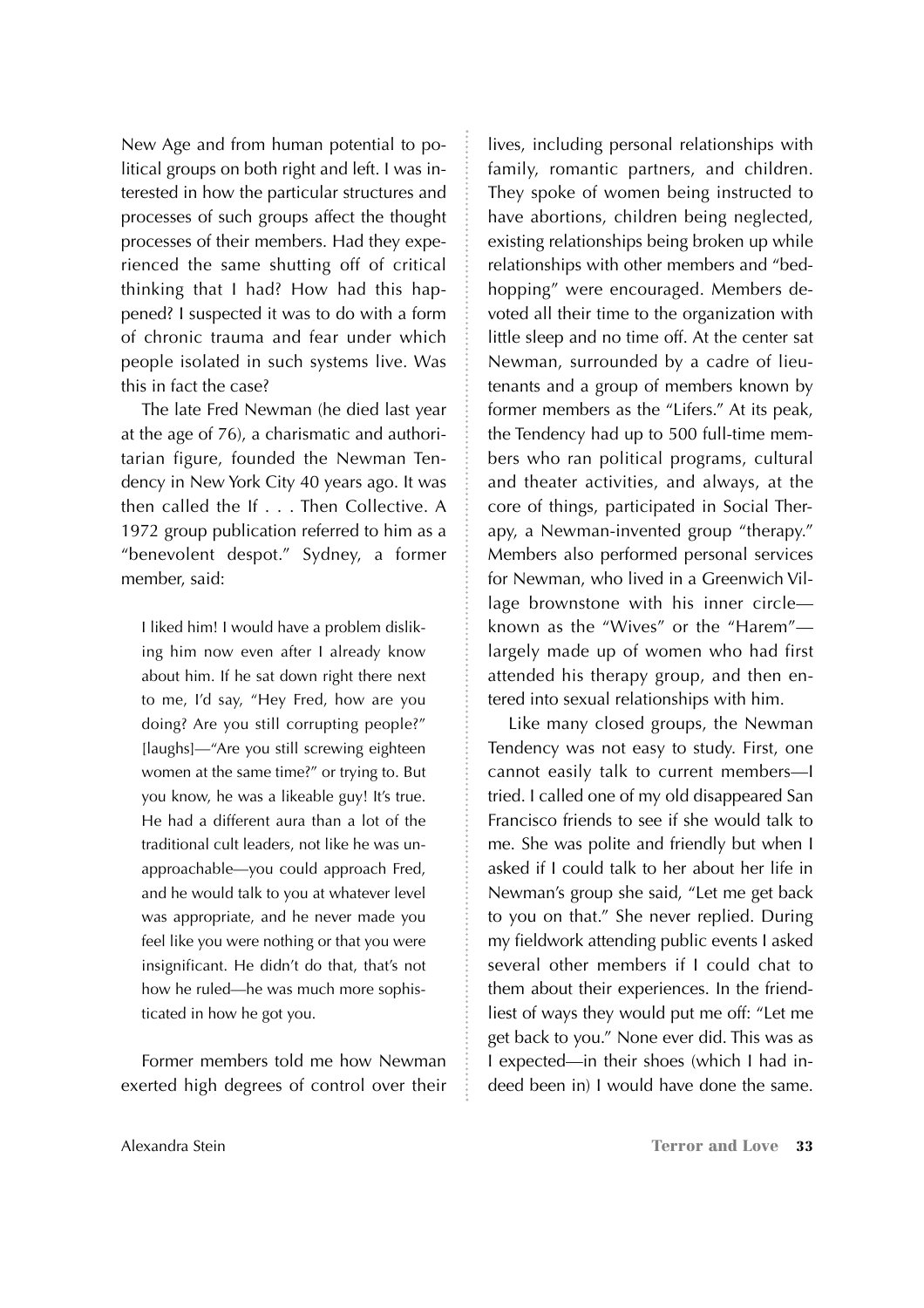That is, I would have contacted "leadership," forwarding as much information as possible, and waited for permission. Apparently Fred Newman didn't permit.

Fieldwork—in particular overt observation—is also difficult. I had made a decision not to flaunt my background as a former cult member and now researcher of cults, but neither would I attempt to hide it. Besides, an Internet search of my name quickly reveals my background to any interested parties. This resulted in some interesting incidents. The University of Minnesota purchasing department tried to purchase a \$250 ticket on my behalf for a publicly advertised Social Therapy Awards benefit dinner. The check was returned to the purchasing department with a note stating that I would not be "an appropriate attendee." Purchasing called my department quite confused as they had never before had a vendor refuse a check.

Later I visited the Atlanta Social Therapy office and asked the lead therapist for an interview about their activities. He put me off but invited me to observe a public meeting for their theater project volunteers. He told me: "Let me think about if I have time for an interview. Check back tomorrow." When I called back he said neither he nor anyone else had time to talk and further, the meeting I had been invited to was just for volunteers and I wouldn't be an "appropriate" participant.

How is the researcher to research such an organization? In addition to archival research and observation I decided to focus on interviews with former members. Along with unstructured interviews, I also crossed fields into psychology, building on an exist**Memories of unresolved trauma . . . can be observed in the way a participant uses language to narrate their experience to an interviewer.** 

ing methodology that uses a close analysis of how participants speak. Memories of unresolved trauma, according to this method, can be observed in the way a participant uses language to narrate their experience to an interviewer.

I decided to do a comparative study. I chose another third-party group, the Green Party, as a non-coercive organization, in order to highlight differences in the operation of an open organization compared with the coercive methods of the closed Newman Tendency. I identified the following five elements of a "totalist" organization, drawing on the work of Hannah Arendt and Robert Jay Lifton. The Newman Tendency met all five criteria, while the Green Party matched none.

### Leadership: The Existence of a Charismatic Authoritarian Leader

Fred Newman was the undisputed and idealized leader of the Tendency: a "benevolent despot," according to his own publication. Celia described how her anger about his control and contemptuous behavior toward members was turned around by his charisma in therapy sessions: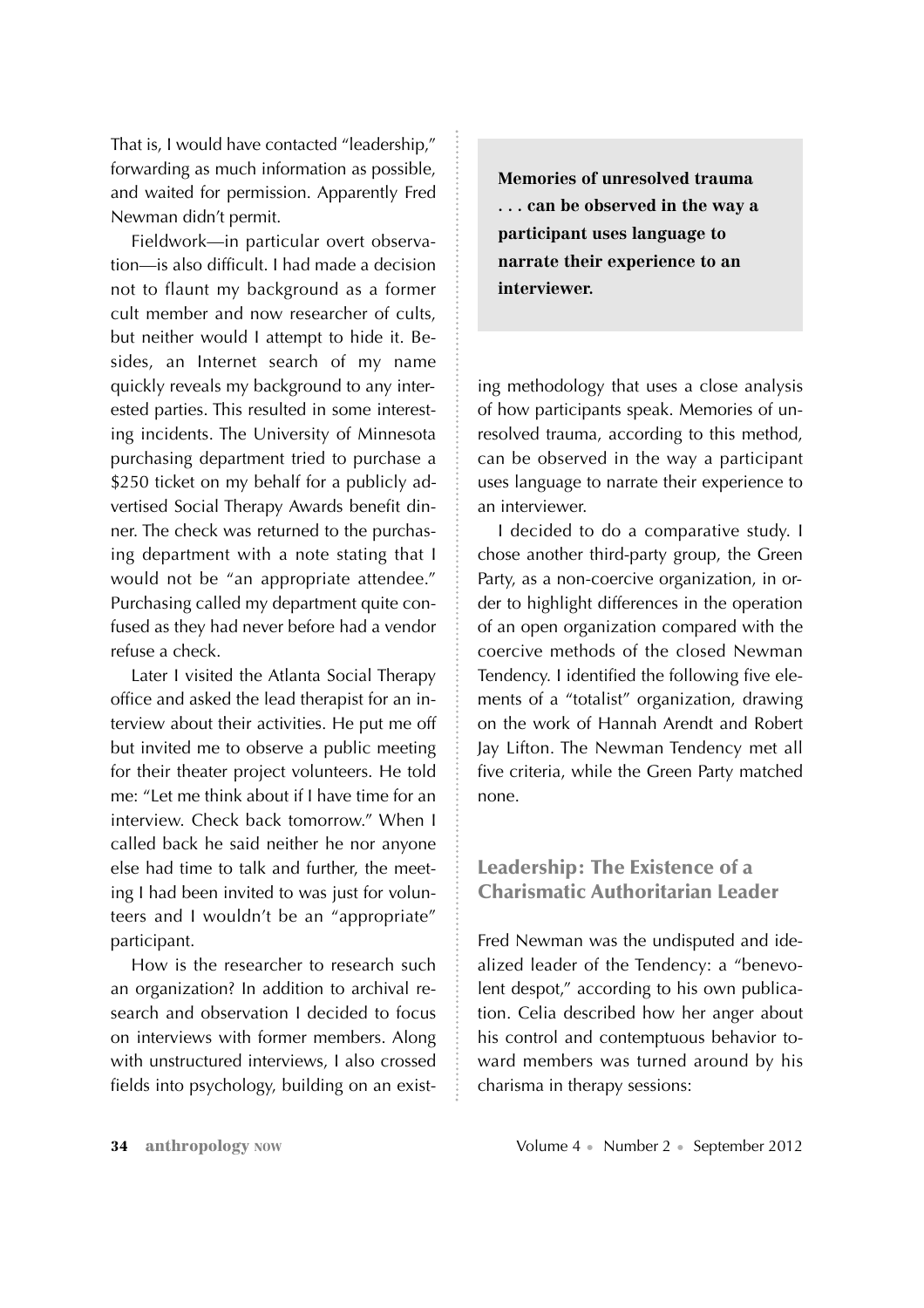By the end of the group, I was so elated and happy and thankful for the wisdom that I thought he had imparted, and it was like, you know, dependent on whether he picked me to make a point or asked me a question or said "Yes, you're right!" And those were the moments of, you know, elation in therapy where—where I did something right or I said something right or I got it. [. . .] By the end of the group, I—I mean, those feelings of uneasiness in the beginning would turn into feelings of guilt. Why are you feeling this way towards him? Look at what he's saying or doing. You know, and that would turn into feelings of love and euphoria for our—the work we were doing. It was just this weird roller coaster ride.

The Green Party, in contrast, has no single leader and it consciously promotes a policy and structure of "weak leadership" to combat the emergence of such "cults of personality." For example, at a party meeting I attended, the chair performed strictly administrative and facilitative roles. In fact, the chair was the outgoing chair and was handing the role over to someone else—the Green Party encourages rotating leadership.

# Structure: A Hierarchical Closed Structure

Newman was surrounded by the closed inner circle of his "Harem" and then by a further group of "Lifers." Beyond that the rank and file membership are organized into secret cells who are, according to former member Marina Ortiz, under group discipline "24/7." Nearly all members are in Social Therapy (which they pay for), and they work in the various internal and public parts of the organization. There are three overlapping sets of front groups that have a public presence. Social Therapy exists as both a public and internal operation and has been in place since the very start of the group. The Tendency also operates as a political entity—most recently in the Independence Party. And it runs various cultural activities, such as the Castillo Theater that produces plays—the vast majority are written by Newman.

Members' lives are almost entirely encapsulated within the group. A typical day might include up to 18 to 20 hours of group activity. Linda worked a 9 to 6 shift doing administrative work for a variety of the front groups. She then ate at her desk and from 6 to 10 or 11 p.m. she worked a fundraising phone shift (others might go out door knocking). After that, she could expect to have a staff meeting or "have a drink with some leadership people—leadership people were always organizing drinks [. . .] so there was always something." These late night "drinks" involved discussing the group's work, politics, or one's political development. Linda estimates she got an average of four hours of sleep a night for the eight years of her membership. Members find it hard to leave the group, or, in some cases, even to imagine life outside. Those who are able to leave find it a highly traumatic experience.

The Green Party, on the other hand, has a structure that is flat, decentralized, and demands only a partial commitment from its members. Green Party locals are autonomous, and may choose whether or not to affiliate with the national organization.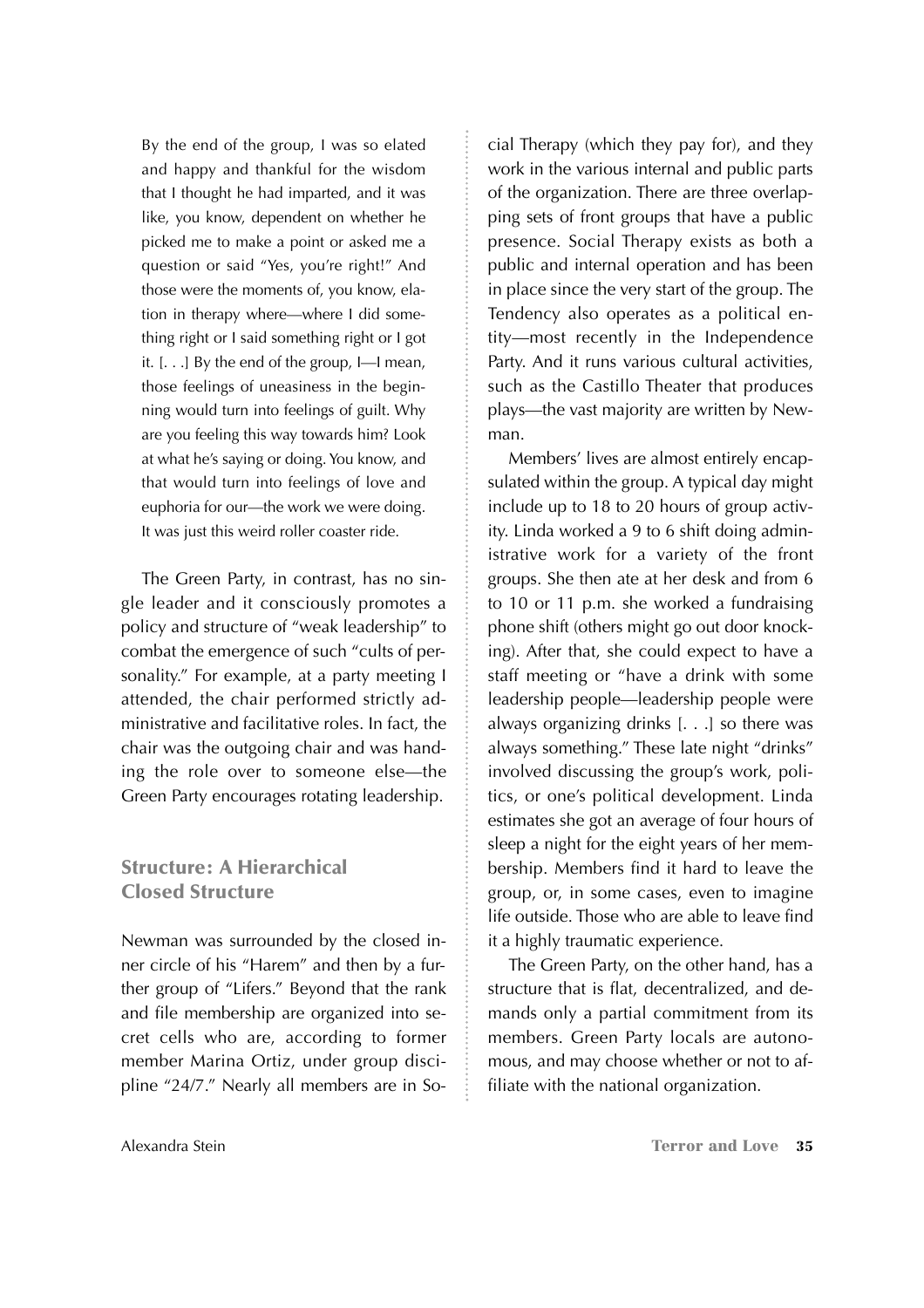### Ideology: A Total Belief System

The total ideology—meaning a single belief system that covers all areas of life for all time and all circumstances—was dictated by Newman. Members speak a kind of jargon filled with repetitive words and phrases taken from Newman's speeches and writings: "development and growth," "performance," "being conflicted" are just a small sample. Over the years Newman moved the ideology from a vaguely anarchic anti-capitalism through a Marxist-Leninist phase of "working-class revolution," to its current "post-modern" view: a "historical totality that has no beginning, middle, or end, no starting point. In fact it has no point at all." Newman responded to dissent by purging and expelling those who disagreed with him.

Although this may seem bizarre, many totalist groups radically change their ideologies at the leader's whim while managing to retain followers. For example, Lyndon LaRouche, (briefly in coalition with Newman) runs an international group that began in 1968 as a leftist group emerging from the student movement. A few years later, however, he began to turn the group into its current anti-Semitic, homophobic, and racist right-wing incarnation. Nonetheless, he retains many of the original members. How

**All group members . . . attend Social Therapy, a form of attacktherapy where patients find themselves on the "hot seat."**

leaders manage to achieve this remarkable feat is the very question at the heart of the study of brainwashing. In fact, it is not the ideology *per se* that controls followers—the ideology works within the context of the other controlling elements of the totalist system.

Ideologically the Green Party has a unifying set of Ten Key Values, ranging from "Grassroots Democracy" to "Ecological Wisdom," but within these discussion, disagreement and voicing of opinions are encouraged. Unlike Newman Tendency members, Greens are not expected to give up other activities or belief systems (i.e. particular religious beliefs) in service to the party. Dissent and a plurality of views are seen as healthy attributes.

## Process: The Use of Coercive Persuasion/Brainwashing

Newman created Social Therapy, a form of group therapy that functions as a recruitment tool, fundraising operation, and, most importantly, as a key site for the maintenance of loyalty and obedience to the group. All group members, at one time or another, attend Social Therapy, a form of attack-therapy where patients find themselves on the "hot seat," where they have their real or imagined weaknesses exposed and attacked:

It was the most intense thing I've ever been through. When I think back, I'm surprised I survived, but it was real intense. [. . .] They would push you on an issue past your breaking point.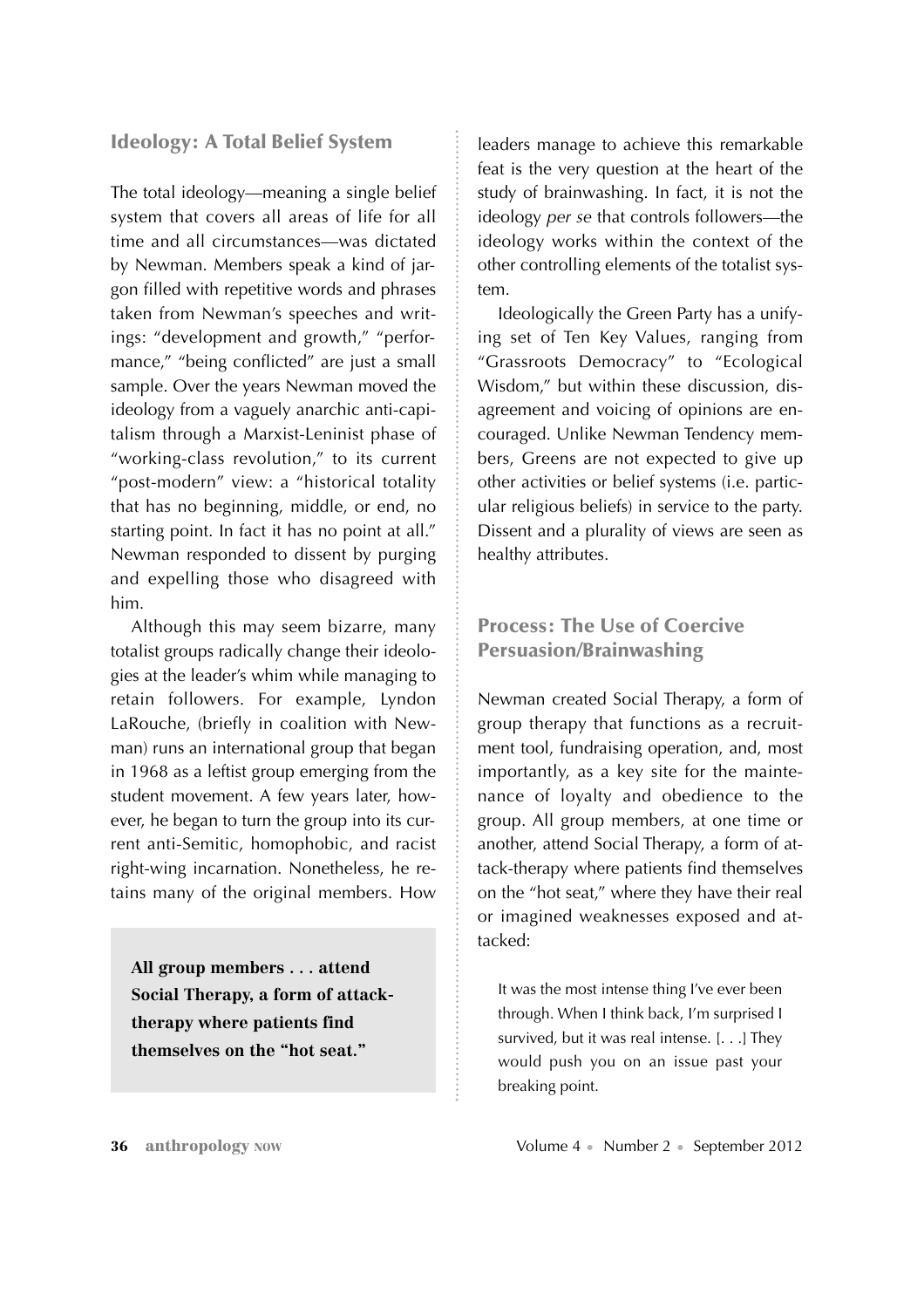Once consolidated in the group, Social Therapy ceased being about individual problems but became about maintaining the indoctrination of group members. Myrna describes the full time cadres' group therapy:

We had to learn how to be political. Because everything we do is political and, if we have personal problems it's because we're not political enough. If we, if our focus is on our political work, we don't have time for personal problems [laughs]. But that, that's, that was their basis, that you had to be thinking and being political all the time. So there's no time to worry about your personal problems, and if you, you know, like with me, not being able to do the phones [for solicitations], I mean at first it was well, you just have to push yourself, you just have to do it. And I couldn't. I literally couldn't get myself to make these damn phone calls and, but they tried to tell you that [. . .] if you are thinking of what you're doing, what the goal is, the revolution, you know, you have to give up your personal life, your personal needs, your personal wants, for the betterment of the working class, eventually, and the revolution. And, you feel guilty if you don't! If you want time, if you want a day off, you want an afternoon off to go swim in the summertime, want to go to the movies, you feel, you're made to feel guilty because you're taking away from, you know, helping people, helping poor people. I'm one of the poor people goddammit! [laughs]. *I'm* working class, *I'm* poor, *I* need help!

Yeah, the biweekly cell meetings were more geared to information passing. The therapy groups were just more into, you know, buckle up! Work! work! work! work! Don't think of anything else.

Social Therapy implements coercive persuasion through (largely non-violent) means of social influence by isolating members from their prior sources of social support, presenting the group as the only remaining support, and bringing to bear a new totalistic belief system through intense group pressure and psychological attacks.

There is no evidence of the practice of coercive persuasion seen in the Green Party. Neither is there evidence of attempts to isolate members from their pre-existing social contacts.

#### Result: Exploitation of Followers

Newman Tendency members reported enormous amounts of unpaid labor, coercion to donate assets, high dues (with punishments for lack of payment), breakup of sexual relationships for the purpose of providing Newman with additional sexual partners, and in general the control of relationships with family, lovers, children, and friends. Money, labor, and sexual favors flowed up the chain of command, while orders and the total ideology were passed down from Newman to the membership. The Tendency maintained an arms cache and engaged in weapons training to protect Newman and the assets he controlled. Levels of loyalty were extreme. As Celia told me, "I remember feeling like I would take a bullet for Fred."

Greens did not report exploitation. Participation was strictly voluntary and based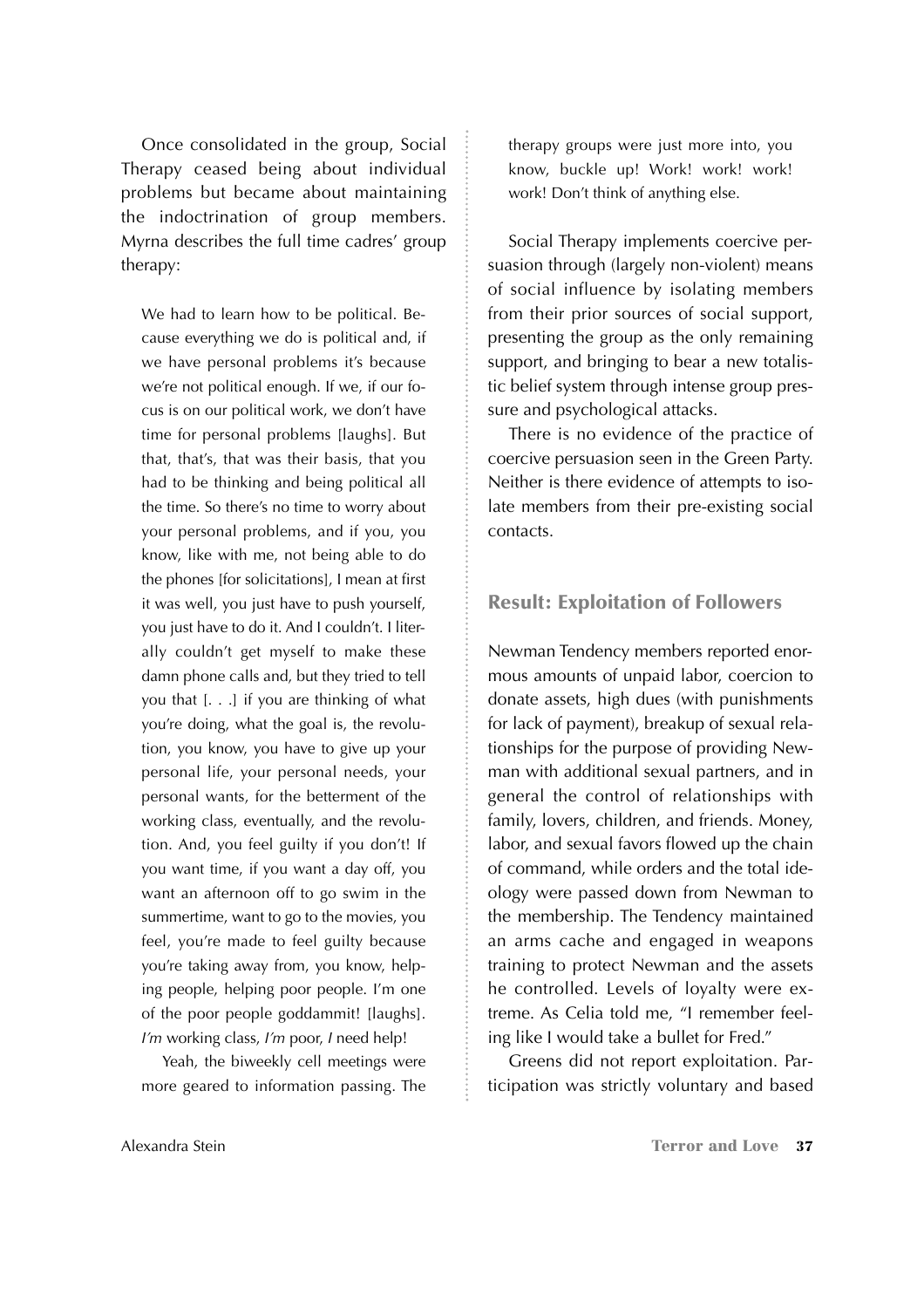**And just the idea that I might have to shoot somebody—or that we might get broken into.**

on what each individual wished to contribute at a given time. Greens' personal lives and relationships were largely unaffected by their party membership.

Although both groups were involved in third-party politics, Newman Tendency members were isolated within a rigid structure and belief system, while Greens simply added their activities in the party to their existing social worlds. So, did Newman Tendency former members show evidence of trauma in describing their experiences? And would this differ from the narratives of former Greens?

I did in-depth interviews modeled on the Adult Attachment Interview, which explores the use of language as a marker of how memory has been stored in the brain. People who have experienced unresolved trauma tend to be less able to recount these experiences in a coherent way—rather they show lapses of various kinds in thinking and in how they speak. So, even if the incident took place a long time ago, the ability to recount experiences in a coherent narrative may be affected. I thought this would work well with evaluating the retrospective accounts of former members, especially as current members were unavailable to participate.

Below are a selection of accounts of traumatic episodes which are recounted in a va-

riety of non-coherent ways. That is, they are not fluid or balanced, but, rather, indicate a continued trauma response, sometimes decades after the fact.

Myrna had left the Tendency a decade earlier. Here she describes her tenure on the security team that guarded overnight the various group-run facilities—such as the theater and Social Therapy centers:

So once the—it was our job, once it was closing time, to make sure everybody left the building then lock up downstairs, lock up upstairs, go through the upstairs, make sure nobody was hiding and make sure we knew where the guns were, where the alarms were, who to call in case of trouble—not the police! Of course not. [...]

And just the idea that I might have to shoot somebody—or that we might get broken into, get shot, you know. I mean I, I felt confident that, I also, before, when I was living in [City 1] I took self defense courses and then I taught self defense, so I knew I could handle myself physically um, but I didn't know about running across people with guns, you know. So there was always, there, at the back of your mind you're always, when you're on the security shifts, worried about you know, you know, if something would happen to like one of your, you know, "I wish I was home," you know.

A kind of vague fear was reported by several participants. For example:

I had a fear of the void of not being involved—that something bad was going to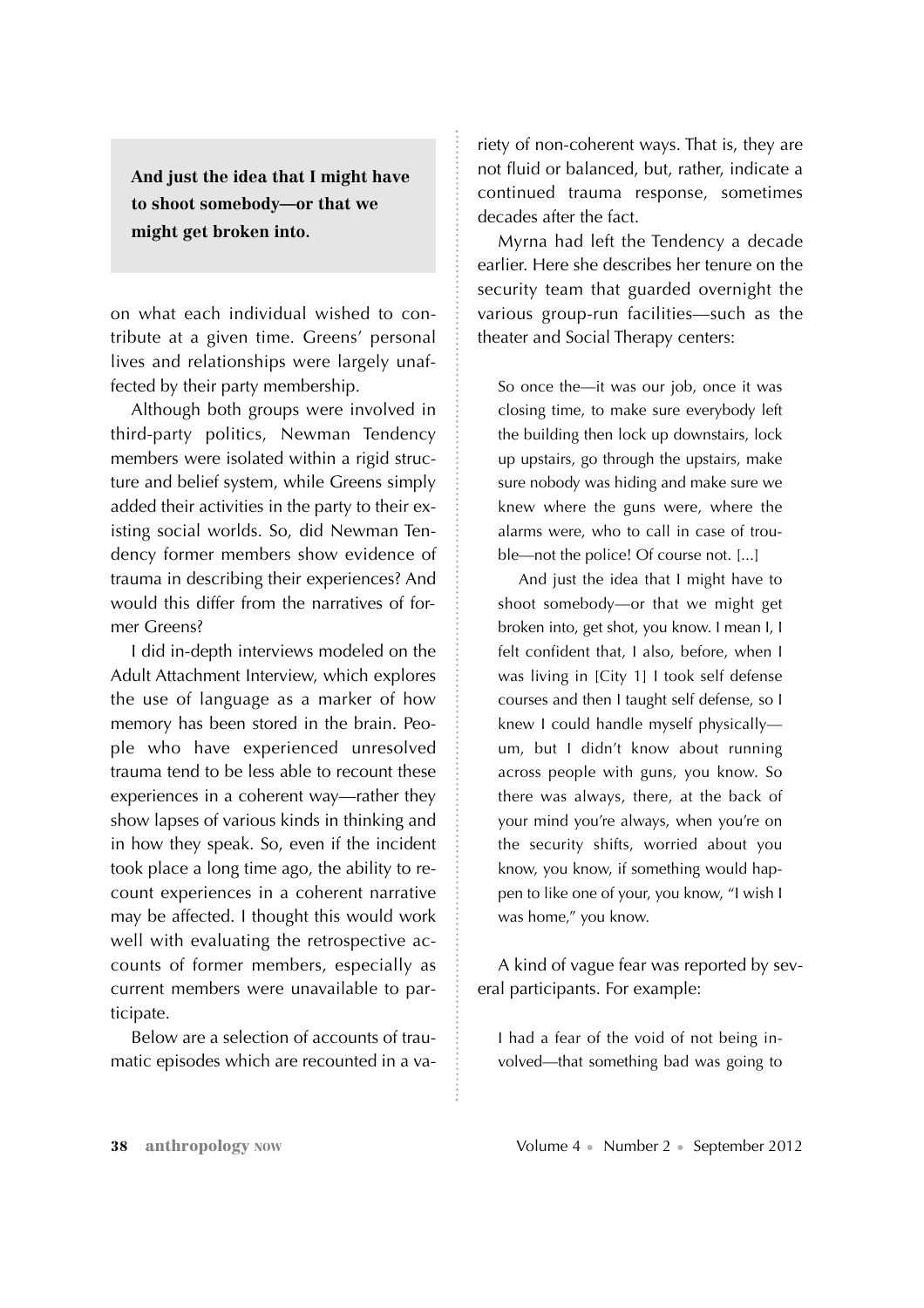happen to me—it was just really, it really all, it was just, all con, all consuming and I don't mean that positively.

Ruiz describes how he was "frightened all the time" while in the group, and says: "I mean, it's—it's hard to—I went in so young it's hard to judge, you know, what I would be like if I didn't go in um—go in, it sounds like prison."

Denise talks about a time 20 years prior to the interview when she was on the road petitioning to get the Newman presidential candidate, Lenore Fulani, on the ballot:

In State 5, well, in City 3—I can't remember to be honest with you, I think I was in State 5 second 'cause in State 5 is where my body physically just stopped. I got, and I was so afraid—um—of not being able, of what, what they might do to me. I was just, like, so—you know that, that story about the elephant and he's hooked up with a, a chain on the pole, and he's trying to, you know, little elephant and he's trying to get, break free—then there's, as, ele—eventually you can hook the elephant up with a rope because in their mind, in that animal's mind it, like, believes that it can't break free, and that's what it was like for me, looking back.

Finally, leaving the Newman Tendency was a traumatic experience for former members. Gillian described it as:

... unbelievably bad. I can't even begin to explain. It was just, I, I, I honestly don't know how I did it, how I didn't end up in a hospital or something. I mean I really performed well. I mean, I kept up with all my kids, and my responsibilities but [. . .] oh my god, I would just, I couldn't stop crying. I could not. I mean, just. ... I can't even, I just felt like screaming, I, it was horrible for the first few months, just horrible.

Former Greens, on the other hand, recounted their experiences easily, with neither stories of abuse, nor with the kind of disoriented language reflecting a memory of trauma. They certainly had disagreements, and even some anger on leaving, but leaving the group was not a traumatic split. For example, Kelly describes her post-Green life in a fresh, balanced, humorous, and coherent way,

Hmm, yeah, I just think it's like, it would be like we're neighbors but we, and we don't even need a big fence between our yards [laughs,] you know, we're just, we're just co-existing, we're not, we don't really have a relationship.

Former Newman Tendency members said that they felt a great relief in telling me their stories—even years after the fact, they still were absorbed and tangled in their memories; they were glad of the opportunity to try to piece their stories together in the presence of a sympathetic and interested listener. The Greens were friendly and helpful, but there wasn't a sense that telling the story itself was important to them.

In the Newman Tendency the group member is isolated from former sources of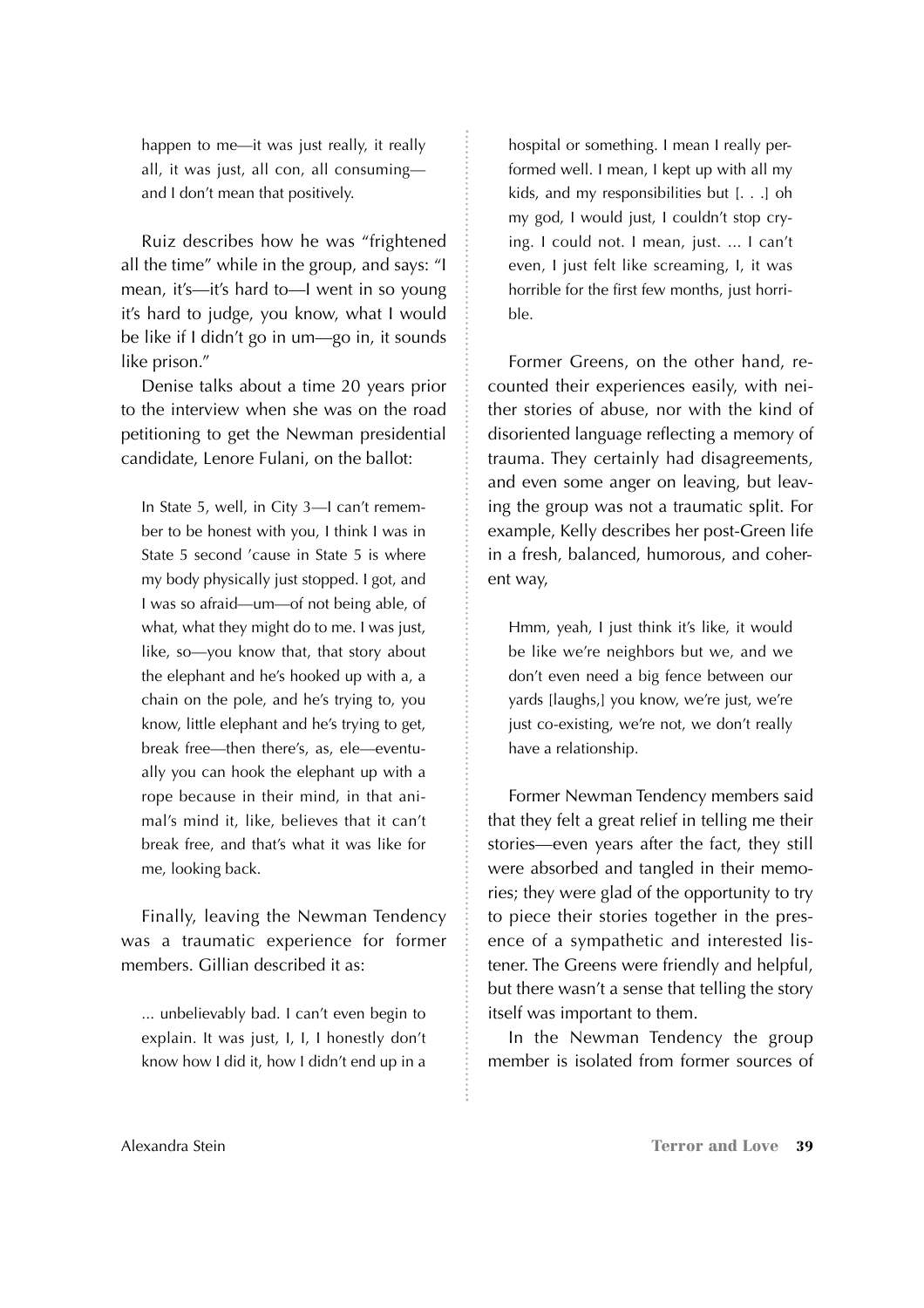support and is then put under intense pressure, whether through Social Therapy, overwork, lack of sleep and time, or other forms of pressure. They no longer have anyone to turn to for support other than the group it-

self, which is in fact the source of the fear and stress. This double-bind is known as a situation of "fright without solution" and is also seen in controlling domestic violence, in hostage situations, and some forms of child abuse. When leaders or other dominant persons employ

a strategy of combining isolation, terror, and "love," persons subjected to this may experience this "fright without solution," with consequent impairments in cognitive and emotional functioning.

I remember well the feeling of pushing back critical thoughts about my group, "The O"—there was no-one to share them with, and I was bound to get punished in some way if I expressed them. It was almost a physical feeling of pushing the thoughts from the front of my head to the back, much as one pushes a hot pan to the back burner. My emotional life, too, was largely suppressed during my tenure in the group.

We have examples throughout history of people becoming subject to this type of control—from small cults like the suicidal Heaven's Gate, to whole nations under the genocidal sway of charismatic authoritarian leaders such as Hitler or Pol Pot. Yet still, despite the involvement of whole populations, we focus on individual vulnerabilities rather

**But beware—it may not be what it appears. An isolating group led by a charismatic authoritarian leader . . . can cause most of us to lose our minds.**

than on understanding the methods of these types of totalitarian organizational forms and processes.

Given the current resurgence of grassroots activism, and in particular the very

> open, democratic form of the Occupy movement, this is an important time to understand these dangers. Highly disciplined, isolating, and closed groups can enter into these open forums and recruit those who do not have an understanding of these processes. A disciplined group with a

clear message can seem, from the outside, to be very appealing. But beware—it may not be what it appears. An isolating group led by a charismatic authoritarian leader wielding a totalist ideology can cause most of us to lose our minds.

#### Suggested Reading

Arendt, Hannah. 1948/1979. *The Origins of Totalitarianism.* Orlando: Harcourt Brace.

Hesse, Erik. 1999. "The Adult Attachment Interview, Historical and Current Perspectives." In J. Cassidy and P. Shaver, eds. *Handbook of Attachment: Theory, Research and Clinical Applications.* New York: Guildford Press.

Lalich, Janja. 2001. "Pitfalls in the Sociological Study of Cults." In Benjamin D. Zablocki and Thomas Robbins, eds. *Misunderstanding Cults: Searching for Objectivity in a Controversial Field.* Toronto: University of Toronto Press.